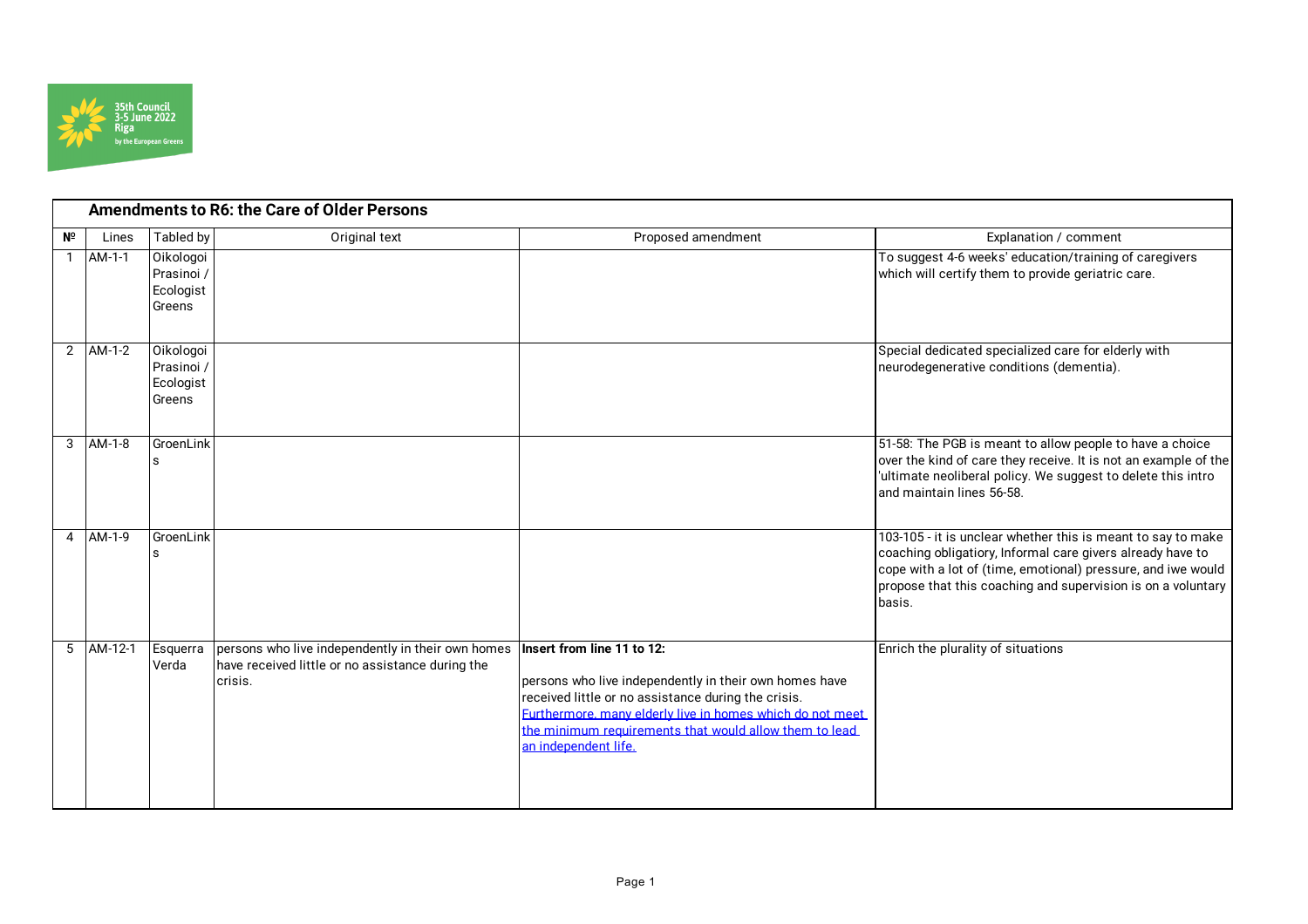|    | <b>Amendments to R6: the Care of Older Persons</b> |                       |                                                                                                                                                                                                                                                      |                                                                                                                                                                                                                                                                                                                                                                                                                                                                                                                                                                                                                                    |                                                                                                                                                                                                                                                                             |  |
|----|----------------------------------------------------|-----------------------|------------------------------------------------------------------------------------------------------------------------------------------------------------------------------------------------------------------------------------------------------|------------------------------------------------------------------------------------------------------------------------------------------------------------------------------------------------------------------------------------------------------------------------------------------------------------------------------------------------------------------------------------------------------------------------------------------------------------------------------------------------------------------------------------------------------------------------------------------------------------------------------------|-----------------------------------------------------------------------------------------------------------------------------------------------------------------------------------------------------------------------------------------------------------------------------|--|
| Nº | Lines                                              | Tabled by             | Original text                                                                                                                                                                                                                                        | Proposed amendment                                                                                                                                                                                                                                                                                                                                                                                                                                                                                                                                                                                                                 | Explanation / comment                                                                                                                                                                                                                                                       |  |
| 6  | AM-12-2                                            | Esquerra<br>Verda     | persons who live independently in their own homes<br>have received little or no assistance during the<br>crisis.                                                                                                                                     | Insert from line 11 to 12:<br>persons who live independently in their own homes have<br>received little or no assistance during the crisis.<br>Moreover, as has been evidenced by the COVID-19<br>pandemic, the elderly are more vulneable to certain current<br>threats, like pollution and the temperature increase caused<br>by climate change.<br>It has also been clearly shown that men and women have<br>different needs when they grow old. Cronic pain, for<br>example, is more common amongst the female population.<br>A gender perspective is therefore necessary when designing<br>plans to take care of the elderly. | Enrich the covid impact and include gender perspective                                                                                                                                                                                                                      |  |
|    | 7 AM-13-1                                          | Vihreät -<br>De Gröna | How could this happen? Why weren't the rights of<br>older people respected? How can we ensure that<br>their care is maintained to higher standards? Now<br>is the time for the UN convention on the (human)<br>rights of older people to take shape! | Delete from line 13 to 15:<br>How could this happen? Why weren't the rights of older-<br>people respected? How can we ensure that their care is<br>maintained to higher standards? Now is the time for the UN-<br>convention on the (human) rights of older people to take<br><b>shape!</b>                                                                                                                                                                                                                                                                                                                                        | The resolution is already rather long, and the rhetorical<br>questions do not bring added value to the important<br>message. They take space from it. Also, the demand on a<br>new UN convention is included later on in the text and does<br>not have to be repeated here. |  |
|    | 8 AM-33-1                                          | Esquerra<br>Verda     | caregivers, let alone their support, coaching or<br>supervision.                                                                                                                                                                                     | <b>Insert after line 33:</b><br>The increase of life expectancy has led to people living to<br>more advanced ages, and therefore we need care for longer<br>than before. When it is the offspring who take care of the<br>elderly, both will be affected by aging, and that will affect<br>the health of both parents and children.                                                                                                                                                                                                                                                                                                | Additional point (complementary to the others)                                                                                                                                                                                                                              |  |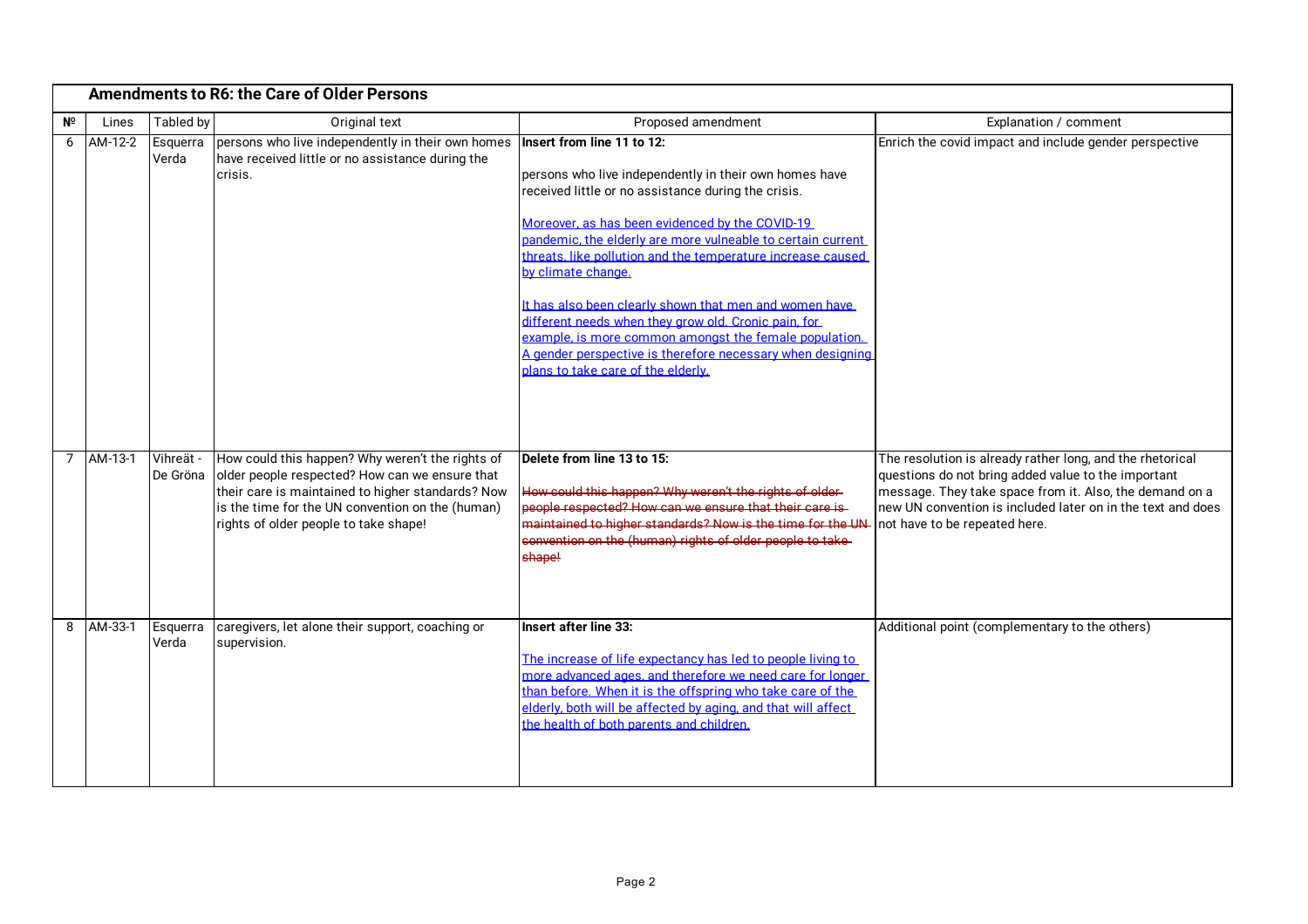|                 | <b>Amendments to R6: the Care of Older Persons</b> |                       |                                                                                                                                                                                                                                                                        |                                                                                                                                                                                                                                                                                                                                                                                                                                                                                                                                                                                      |                                                                                                                                                                                                                                                                                                                                                                                                                                                                                                                                                                                                                                                                                                                                                                                                                                                                                                                                                                                                                                                                                                                                                                 |  |  |
|-----------------|----------------------------------------------------|-----------------------|------------------------------------------------------------------------------------------------------------------------------------------------------------------------------------------------------------------------------------------------------------------------|--------------------------------------------------------------------------------------------------------------------------------------------------------------------------------------------------------------------------------------------------------------------------------------------------------------------------------------------------------------------------------------------------------------------------------------------------------------------------------------------------------------------------------------------------------------------------------------|-----------------------------------------------------------------------------------------------------------------------------------------------------------------------------------------------------------------------------------------------------------------------------------------------------------------------------------------------------------------------------------------------------------------------------------------------------------------------------------------------------------------------------------------------------------------------------------------------------------------------------------------------------------------------------------------------------------------------------------------------------------------------------------------------------------------------------------------------------------------------------------------------------------------------------------------------------------------------------------------------------------------------------------------------------------------------------------------------------------------------------------------------------------------|--|--|
| N <sup>2</sup>  | Lines                                              | Tabled by             | Original text                                                                                                                                                                                                                                                          | Proposed amendment                                                                                                                                                                                                                                                                                                                                                                                                                                                                                                                                                                   | Explanation / comment                                                                                                                                                                                                                                                                                                                                                                                                                                                                                                                                                                                                                                                                                                                                                                                                                                                                                                                                                                                                                                                                                                                                           |  |  |
| 9               | AM-35-1                                            | Esquerra<br>Verda     | In the past, older people also used to take up the<br>role of informal caregivers for their grandchildren.<br>However, due to a higher legal retirement age in<br>many European countries now, it is no longer<br>possible for many older people to take up this role. | From line 34 to 37:<br>In the past, older people also used to take up the role of<br>informal caregivers for their grandchildren. However, due to-<br>a higher legal retirement age in many European countries-<br>now, it is no longer possible for many older people to take-<br>up this role. However, this often leads to stressful situations<br>which affect the health of the elderly                                                                                                                                                                                         | To adapt the text to elderly perspective and needs.                                                                                                                                                                                                                                                                                                                                                                                                                                                                                                                                                                                                                                                                                                                                                                                                                                                                                                                                                                                                                                                                                                             |  |  |
| 10 <sup>°</sup> | AM-50-1                                            | Vihreät -<br>De Gröna | permanently high work pressure resulting from the<br>residents' needs.                                                                                                                                                                                                 | Insert after line 50:<br>Develop the use of robotics and digitalisation as a<br>complement in caregiving to relieve caregivers and give<br>them more time for emotional attention and conversations<br>which older people need just as much as pills or exercise<br>offers. In general, we have a nursing shortage in Europe. The entertain residents or help with cleaning. And in hospitals,<br>robotisation can make the technology more user-friendly.<br>It's a force multiplier for care staff. It's not to replace<br>people, but it's to augment how people care for people. | Amendment prepared by the ENGS. Their motivation:<br>In a few years, robotic assistants might routinely feature in<br>older people's homes, helping them to care for themselves,<br>providing emotional support, and allowing remote access for<br>doctors and nurses. In retirement homes, they could<br>they are already taking over some basic tasks, freeing up<br>nurses to focus on patient care.<br>The need for automated support is growing as the global<br>population ages. There are more than 1 billion<br>people over the age of 60, according to WHO estimates,<br>rising to 1.4 billion by $2030 -$ that's one in six<br>people, requiring another 6 million nurses. In Japan, where<br>nearly one-third of the population is over 65,<br>the government has been providing subsidies for care<br>facilities to purchase robots since 2015. These range from<br>exoskeletons that support staff in lifting patients, for<br>example, to a robotic baby seal that helps to soothe people<br>with dementia.<br>More about Robotics technology in care: Robots rise to<br>meet the challenge of caring for old people<br>Nature 601, S8-S10 (2022) |  |  |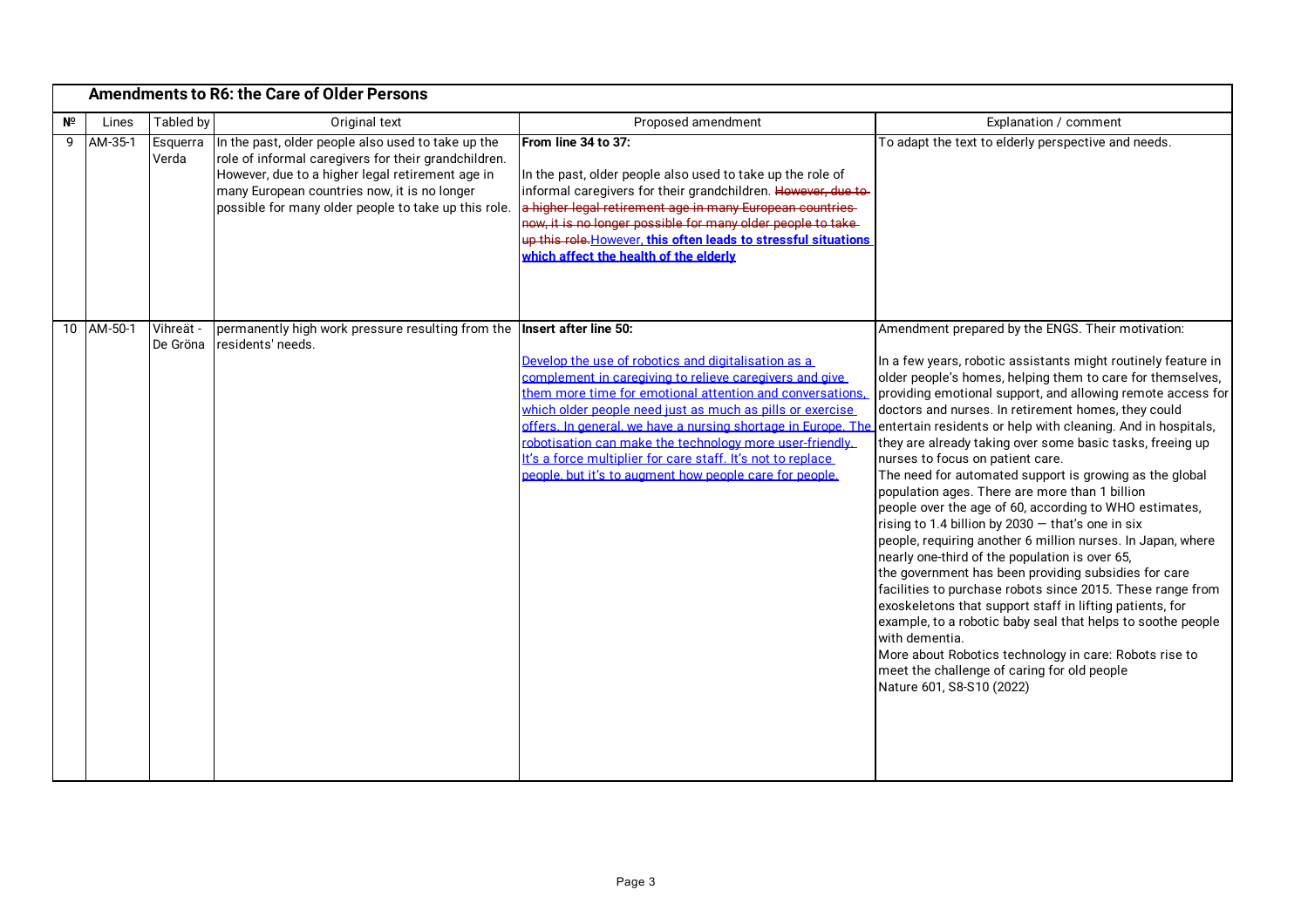|    | <b>Amendments to R6: the Care of Older Persons</b> |                       |                                                                                                                                                                                                       |                                                                                                                                                                                                                                                                                                                                                                                                                                                                                                                                                                                                                                            |                                                                                                                                  |  |
|----|----------------------------------------------------|-----------------------|-------------------------------------------------------------------------------------------------------------------------------------------------------------------------------------------------------|--------------------------------------------------------------------------------------------------------------------------------------------------------------------------------------------------------------------------------------------------------------------------------------------------------------------------------------------------------------------------------------------------------------------------------------------------------------------------------------------------------------------------------------------------------------------------------------------------------------------------------------------|----------------------------------------------------------------------------------------------------------------------------------|--|
| NΩ | Lines                                              | Tabled by             | Original text                                                                                                                                                                                         | Proposed amendment                                                                                                                                                                                                                                                                                                                                                                                                                                                                                                                                                                                                                         | Explanation / comment                                                                                                            |  |
| 11 | AM-52-1                                            | Vihreät -<br>De Gröna | Those people who are considered as not being<br>sufficiently in need of care have to rely on their<br>immediate environment. In some countries, like<br>have 'to shop around' to see what is on offer | Delete from line 51 to 53:<br>Those people who are considered as not being sufficiently<br>The Netherlands, people receive a 'care budget' and in need of care have to rely on their immediate environment. Ineed to pinpoint the Netherlands.<br>In some countries, like The Netherlands, people receive a<br>'care budget' and have 'to shop around' to see what is on<br>offer                                                                                                                                                                                                                                                          | Amendment originally prepared by the ENGS. Their<br>explanation:<br>The situation is similar in several other countries, too. No |  |
|    | 12 AM-52-2                                         | Esquerra<br>Verda     | Those people who are considered as not being<br>sufficiently in need of care have to rely on their<br>immediate environment. In some countries, like<br>have 'to shop around' to see what is on offer | Insert from line 51 to 53:<br>Those people who are considered as not being sufficiently<br>The Netherlands, people receive a 'care budget' and in need of care have to rely on their immediate environment.<br>Sometimes, because private services are costly, irregular<br>recruitment takes place in care services, creating bad<br>working conditions for care takers, who are typically women<br>who have come from poorer countries to find themselves<br>taking jobs without the basic labour rights In some<br>countries, like The Netherlands, people receive a 'care<br>budget' and have 'to shop around' to see what is on offer | Expand on careworkers concerns                                                                                                   |  |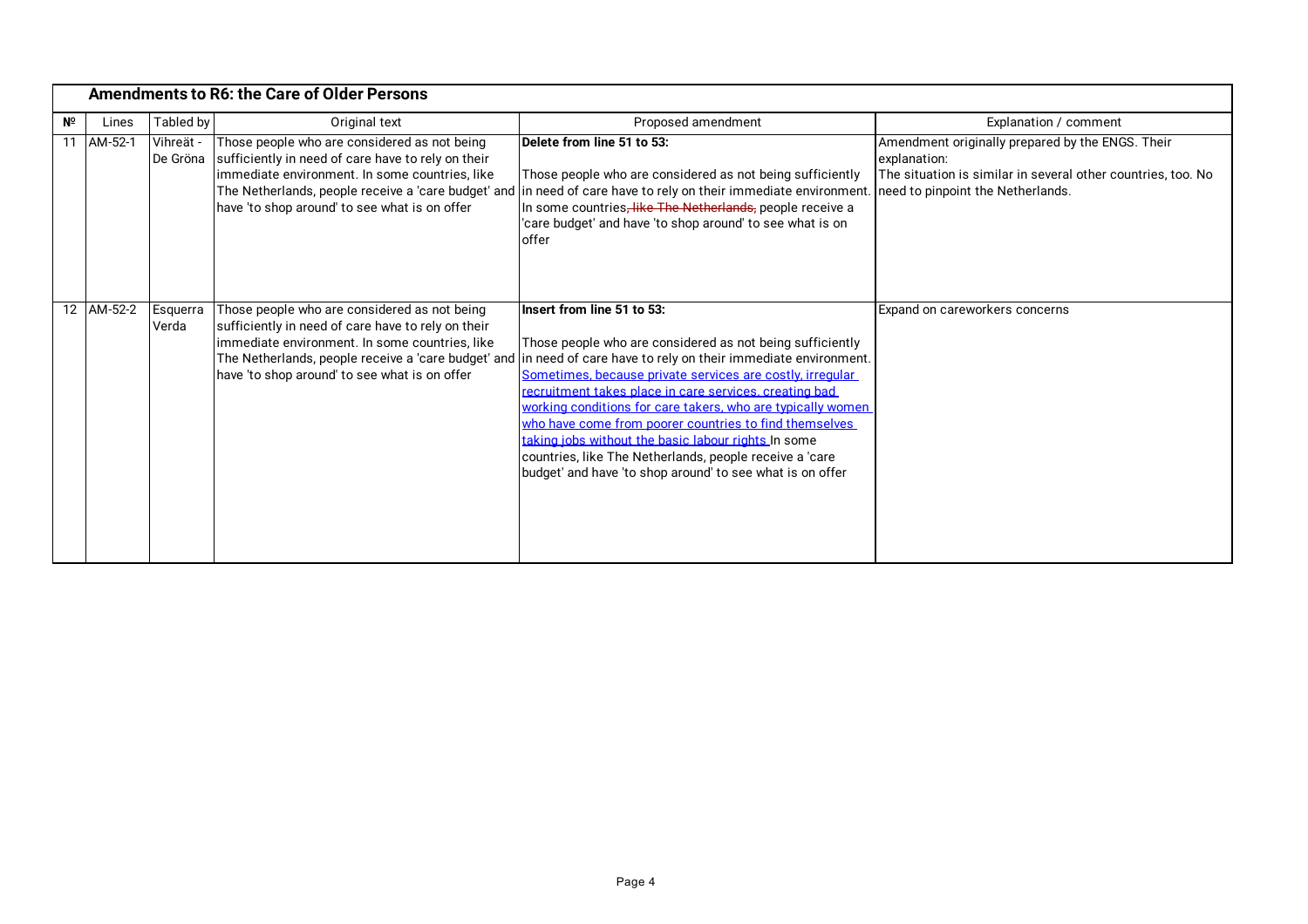|                | <b>Amendments to R6: the Care of Older Persons</b> |                       |                                                                                                                                                                                                                                                                                                                                                                                                                                                                   |                                                                                                                                                                                                                                                                                                                                                                                                                                                                                                                                                                                                                                                                                                                                                                                                                                                                                                                                                                                                                 |                                                                                                                                                                                                                                                                                                                                                                                                                                                                                                                                                                                                                                                                                                                                                                                                                                                                                                                                                                                                                                                                                                                                                                                                                                                                                   |  |
|----------------|----------------------------------------------------|-----------------------|-------------------------------------------------------------------------------------------------------------------------------------------------------------------------------------------------------------------------------------------------------------------------------------------------------------------------------------------------------------------------------------------------------------------------------------------------------------------|-----------------------------------------------------------------------------------------------------------------------------------------------------------------------------------------------------------------------------------------------------------------------------------------------------------------------------------------------------------------------------------------------------------------------------------------------------------------------------------------------------------------------------------------------------------------------------------------------------------------------------------------------------------------------------------------------------------------------------------------------------------------------------------------------------------------------------------------------------------------------------------------------------------------------------------------------------------------------------------------------------------------|-----------------------------------------------------------------------------------------------------------------------------------------------------------------------------------------------------------------------------------------------------------------------------------------------------------------------------------------------------------------------------------------------------------------------------------------------------------------------------------------------------------------------------------------------------------------------------------------------------------------------------------------------------------------------------------------------------------------------------------------------------------------------------------------------------------------------------------------------------------------------------------------------------------------------------------------------------------------------------------------------------------------------------------------------------------------------------------------------------------------------------------------------------------------------------------------------------------------------------------------------------------------------------------|--|
| N <sup>2</sup> | Lines                                              | Tabled by             | Original text                                                                                                                                                                                                                                                                                                                                                                                                                                                     | Proposed amendment                                                                                                                                                                                                                                                                                                                                                                                                                                                                                                                                                                                                                                                                                                                                                                                                                                                                                                                                                                                              | Explanation / comment                                                                                                                                                                                                                                                                                                                                                                                                                                                                                                                                                                                                                                                                                                                                                                                                                                                                                                                                                                                                                                                                                                                                                                                                                                                             |  |
|                | 13 AM-54-1                                         | Vihreät -<br>De Gröna | people receive a 'care budget' and have 'to shop<br>around' to see what is on offer and how best to pay<br>for their most urgent needs. This financing method<br>is the ultimate example of a neoliberal policy that<br>leaves (the organisation and offer of) care to the<br>market. A Care budget should lead to more<br>freedom of choice for older People and should not<br>be used by the governments to reduce the budget<br>for the Care for older People. | From line 53 to 58:<br>people receive a 'care budget' and have 'to shop around' to<br>see what is on offer and how best to pay for their most<br>urgent needs. This financing method is the ultimate-<br>example of a neoliberal policy that leaves (the organisation<br>and offer of) care to the market. A Care budget should lead<br>to more freedom of choice for older People and should not<br>be used by the governments to reduce the budget for the-<br>Care for older People.<br>Private nursing homes mainly save on the number of<br>employees and the quality of care is not adequately<br>controlled. During the pandemic, controls were often<br>suspended altogether.<br>This financing method is the ultimate example of a<br>neoliberal policy that leaves (the organisation and offer of)<br>care to the market. A Care budget should lead to more<br>freedom of choice for older People and should not be used<br>by the governments to reduce the budget for the Care for<br>older People. | Amendment prepared by ENGS. Their explanation:<br>Article based on an interview with Professor of Business<br>Economics and Taxation Jason Ward, who has<br>conducted research all over the world into the privatization<br>of the healthcare sector, explains why, in his<br>opinion, privatization is the very last thing countries shall do.<br>The Wall Street Journal investigated the Covid-19 death<br>rates in 24 countries. This showed that a third of all deaths<br>occurred in residential care centres. In Belgium, where four<br>out of ten residential care centres are operated<br>commercially, the figure is even higher than 50 percent.<br>Covid-19 death rates in private, commercial for-profit<br>nursing homes in Canada were four times higher than those<br>in public nursing homes. In August 2020 in Australia, the<br>military had to intervene in residential care centres in the<br>state of Victoria, where more than 99 percent of deaths<br>occurred in privately managed facilities. " <br>wouldn't want my mother to stay here," the<br>region's prime minister said.<br>"Privatization of the healthcare sector will reduce quality"<br>Apache<br>https://www.apache.be/2021/10/05/privatisering-van-<br>zorgsector-zal-kwaliteit-doen-dalen |  |
|                | 14 AM-68-1                                         | Vihreät -<br>De Gröna | with the results of this policy in undercover<br>documentaries about the harrowing goings-on in<br>care homes across Europe. In the meantime, major<br>players like Orpea keep channeling their funds to<br>the mother company, while creating the impression                                                                                                                                                                                                     | Delete from line 67 to 69:<br>with the results of this policy in undercover documentaries<br>about the harrowing goings-on in care homes across Europe.<br>In the meantime, major players like Orpea-keep channeling<br>their funds to the mother company, while creating the<br>impression                                                                                                                                                                                                                                                                                                                                                                                                                                                                                                                                                                                                                                                                                                                     | Amendment originally prepared by the ENGS. Their<br>explanation:<br>Orpea might not be the only, or worst one - probably<br>examples could be found from most member<br>countries.                                                                                                                                                                                                                                                                                                                                                                                                                                                                                                                                                                                                                                                                                                                                                                                                                                                                                                                                                                                                                                                                                                |  |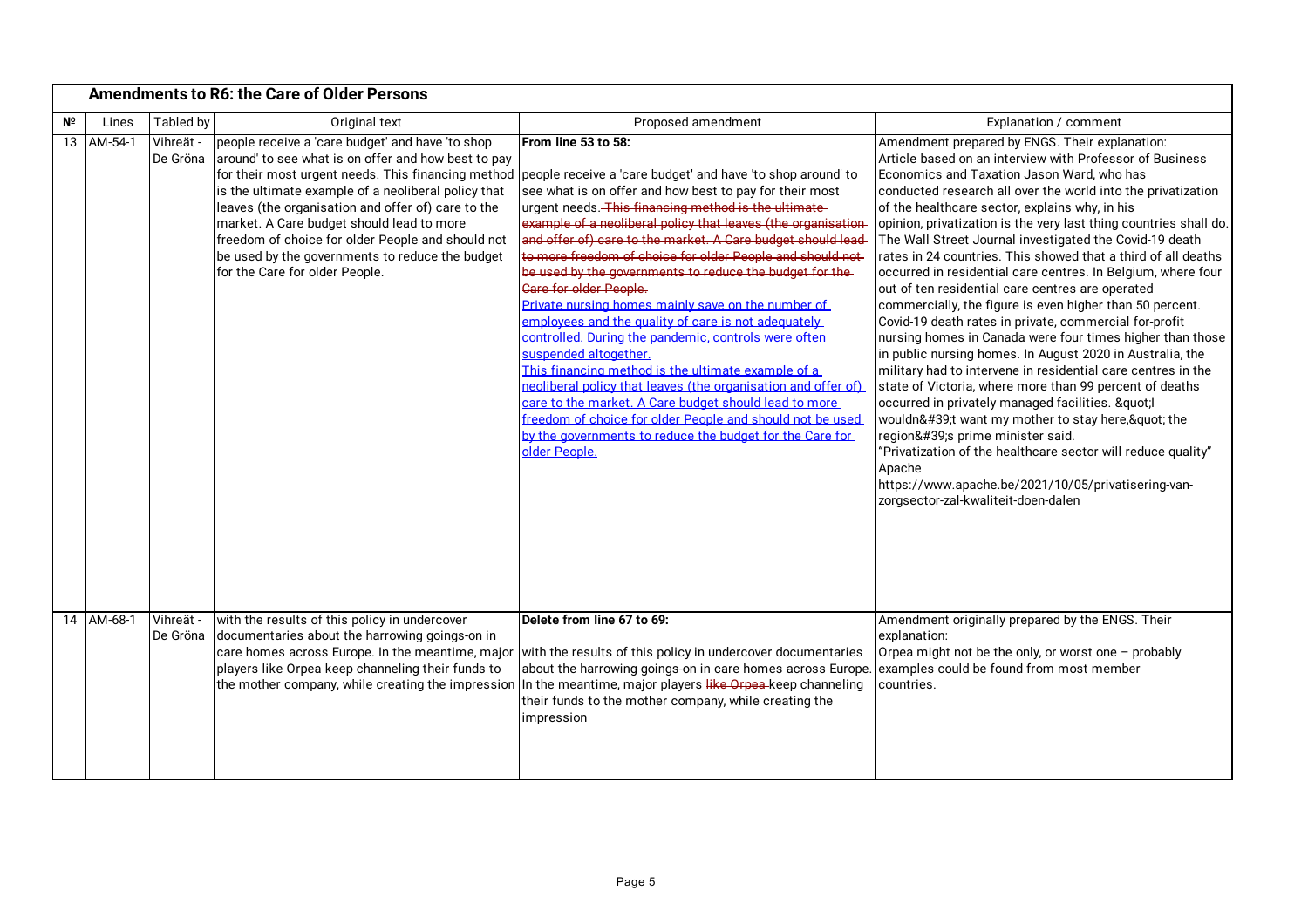|             |                          |                                    | <b>Amendments to R6: the Care of Older Persons</b>                                                             |                                                                                                                                                                                                                                                                                                                                                                                                                                                                                                                                                                                                                                                                                                                                                                                                                                                                                                                                                                                                                                                                                                                                                                                                                                                                                                                                                                                                                           |                                                                                                                                                                                                                                                                                                                                                                                                                                                                                                                                                                                                                                                                                                                                                                                                                                                                                                                                                                                                                                                                                                                                                                                                                                                                                                                                                                                                                                                                                                                                                                                                                                                                                                                     |
|-------------|--------------------------|------------------------------------|----------------------------------------------------------------------------------------------------------------|---------------------------------------------------------------------------------------------------------------------------------------------------------------------------------------------------------------------------------------------------------------------------------------------------------------------------------------------------------------------------------------------------------------------------------------------------------------------------------------------------------------------------------------------------------------------------------------------------------------------------------------------------------------------------------------------------------------------------------------------------------------------------------------------------------------------------------------------------------------------------------------------------------------------------------------------------------------------------------------------------------------------------------------------------------------------------------------------------------------------------------------------------------------------------------------------------------------------------------------------------------------------------------------------------------------------------------------------------------------------------------------------------------------------------|---------------------------------------------------------------------------------------------------------------------------------------------------------------------------------------------------------------------------------------------------------------------------------------------------------------------------------------------------------------------------------------------------------------------------------------------------------------------------------------------------------------------------------------------------------------------------------------------------------------------------------------------------------------------------------------------------------------------------------------------------------------------------------------------------------------------------------------------------------------------------------------------------------------------------------------------------------------------------------------------------------------------------------------------------------------------------------------------------------------------------------------------------------------------------------------------------------------------------------------------------------------------------------------------------------------------------------------------------------------------------------------------------------------------------------------------------------------------------------------------------------------------------------------------------------------------------------------------------------------------------------------------------------------------------------------------------------------------|
| $N^{\circ}$ | Lines                    | Tabled by                          | Original text                                                                                                  | Proposed amendment                                                                                                                                                                                                                                                                                                                                                                                                                                                                                                                                                                                                                                                                                                                                                                                                                                                                                                                                                                                                                                                                                                                                                                                                                                                                                                                                                                                                        | Explanation / comment                                                                                                                                                                                                                                                                                                                                                                                                                                                                                                                                                                                                                                                                                                                                                                                                                                                                                                                                                                                                                                                                                                                                                                                                                                                                                                                                                                                                                                                                                                                                                                                                                                                                                               |
|             | 15 AM-83-1<br>16 AM-89-1 | Vihreät -<br>De Gröna<br>Vihreät - | right to a dignified existence                                                                                 | <b>Insert after line 83:</b><br>We Greens want to promote the self-determination of<br>seniors and people in need of care.<br>Insert from line 88 to 89:                                                                                                                                                                                                                                                                                                                                                                                                                                                                                                                                                                                                                                                                                                                                                                                                                                                                                                                                                                                                                                                                                                                                                                                                                                                                  | Amendment prepared by ENGS.<br>Amendments prepared by ENGS. Their explanations:                                                                                                                                                                                                                                                                                                                                                                                                                                                                                                                                                                                                                                                                                                                                                                                                                                                                                                                                                                                                                                                                                                                                                                                                                                                                                                                                                                                                                                                                                                                                                                                                                                     |
|             |                          | De Gröna                           | caters for their needs, is of high quality and is<br>aligned to how they themselves would like to grow<br>old. | caters for their needs, is of high quality and is aligned to<br>how they themselves would like to grow old. The care<br>should be on neighbourhood-oriented in-home care services<br>that rely on the cooperation of neighbours and relatives. We<br>should create small units, shared nursing homes and<br>serviced housing complexes rather than large anonymous<br>nursing homes.<br>However, the main focus is to reach a situation where the<br>elderly can be as independent as possible. It is necessary<br>that the elderly remain in control of their own situation, and<br>of the care that is given to them, for as long as possible.<br>We want the homes to be transformed into small facilities<br>or residential complexes for all generations, with an<br>this way, special facilities become places where everyone<br>can meet and live.<br>Municipalities play a key role in providing people with a<br>healthy environment worth living in. They are responsible for<br>central areas of services of general interest and must be<br>more closely involved in the planning, control, and design of<br>care in the future.<br>The care should be culturally sensitive and multilingual, as<br>migrants often revert to the world of their mother tonque as<br>they age. It should also take into account the living<br>environment of queer older people, who have mostly lived a<br>without prejudice. | The outbreak of the Coronavirus during the first months of<br>2020 completely reshaped urban lives because of the need<br>to limit the spread of the disease and ensure essential<br>services to the most vulnerable city users, such as elderly<br>people. The urban population in European is ageing at<br>unprecedented rate; at the same time, ageing is associated<br>with increased vulnerability and dependence on medical<br>care services. Age-friendly approaches are consequently<br>necessary in urban planning strategies to ensure equal<br>accessibility to essential services, not least in view of<br>coronavirus pandemic.<br>Quality of life in the urban environment and primary health<br>services for the elderly during the Covid-19<br>pandemic: An application to the city of Milan (Italy)<br>inclusive range of care for the residents who depend on it. In https://www.sciencedirect.com/science/article/pii/S02642<br>7512031386X<br>Our societies are becoming increasingly diverse. Refugees<br>and economic migrants bring many diverse cultures to our<br>countries. The first and subsequent generations go through<br>integration processes and are familiar with our various<br>European cultures and their institutions. The first aging<br>generations of these multicultural groups increasingly<br>populate our elderly care institutions. As they grow older,<br>they return to their mother tongue (for instance in<br>dementia) and cultural customs. Nursing homes must take<br>life of secrecy and now need a space where they can be met this diversity into account, without granting them a separate<br>status. There is also a great deal of diversity in terms of |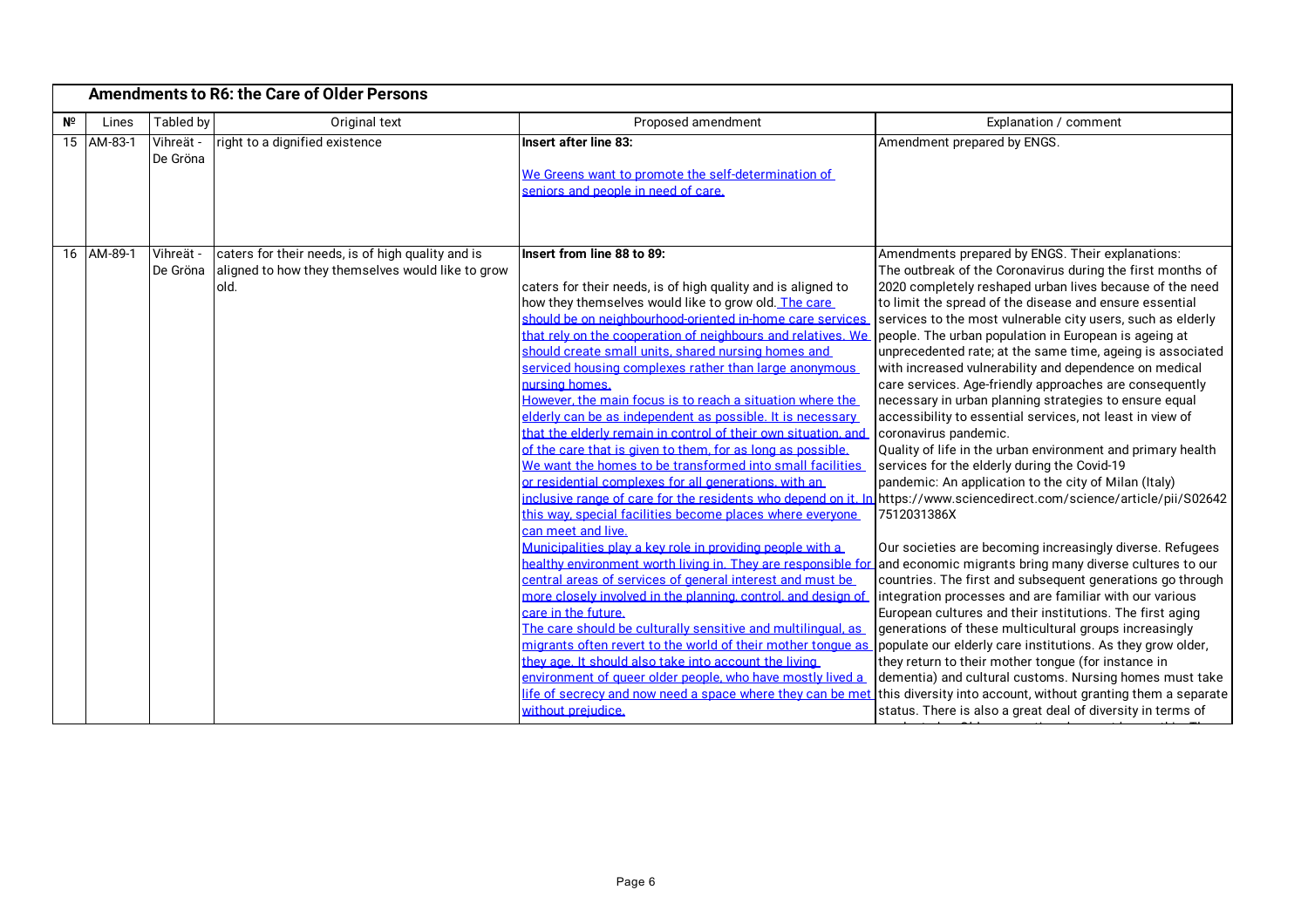|             | <b>Amendments to R6: the Care of Older Persons</b> |                                    |                                                                                                                                                                                                                                                                                          |                                                                                                                                                                                                                                                                                                                                                                                                                                                                                                                                                                                                                                                                                                                                                                                                   |                                                         |  |
|-------------|----------------------------------------------------|------------------------------------|------------------------------------------------------------------------------------------------------------------------------------------------------------------------------------------------------------------------------------------------------------------------------------------|---------------------------------------------------------------------------------------------------------------------------------------------------------------------------------------------------------------------------------------------------------------------------------------------------------------------------------------------------------------------------------------------------------------------------------------------------------------------------------------------------------------------------------------------------------------------------------------------------------------------------------------------------------------------------------------------------------------------------------------------------------------------------------------------------|---------------------------------------------------------|--|
| $N^{\circ}$ | Lines                                              | Tabled by                          | Original text                                                                                                                                                                                                                                                                            | Proposed amendment                                                                                                                                                                                                                                                                                                                                                                                                                                                                                                                                                                                                                                                                                                                                                                                | Explanation / comment                                   |  |
|             | 17 AM-96-1                                         | Esquerra<br>Verda                  | right of dignified care for older citizens is included<br>as well as the right to live independently as long as<br>possible;                                                                                                                                                             | Insert from line 95 to 96:<br>right of dignified care for older citizens is included as well<br>as the right to live independently as long as possible; It<br>should also include the right to active aging to ensure<br>quality of life to a more advanced age, so that old people<br>can have access to housing adapted to their needs in an<br>environment that will facilitate daily life and that will avoid<br>situations of undesired solitude. All measures aiming at<br>ensuring the rights of older people should take into account<br>gender-based differences as well as the consequences of<br>climate change of which the elderly should be protected.                                                                                                                              | Include additional points to the proposed UN Convention |  |
| 18          |                                                    | <b>Bündnis</b><br>90/Die<br>Grünen | health services and long-term care services<br>adapted to individual needs and wishes and without<br>discrimination of any kind;<br>Forbid private companies from receiving public<br>funds to organise the care of older people only to<br>become a listed company on the stock market; | Insert from line 101 to 102:<br>health services and long-term care services adapted to<br>individual needs and wishes and without discrimination of<br>any kind, an intersectional perspective shall quide these<br>needs assessments, taking the needs of women, LGBTIO*.<br>disabled persons, and BPoCs into account and preventing<br>discrimination of any kind;<br>From line 108 to 109:<br>Forbid private companies from receiving public funds to<br>organise the care of older people only to become a listed-<br>company on the stock market:<br>Ensure that private companies receiving public funds can<br>only use these funds to improve the quality of care, the<br>safety of patients and the working conditions of the<br>caregivers and not to grow profits on the stock market. |                                                         |  |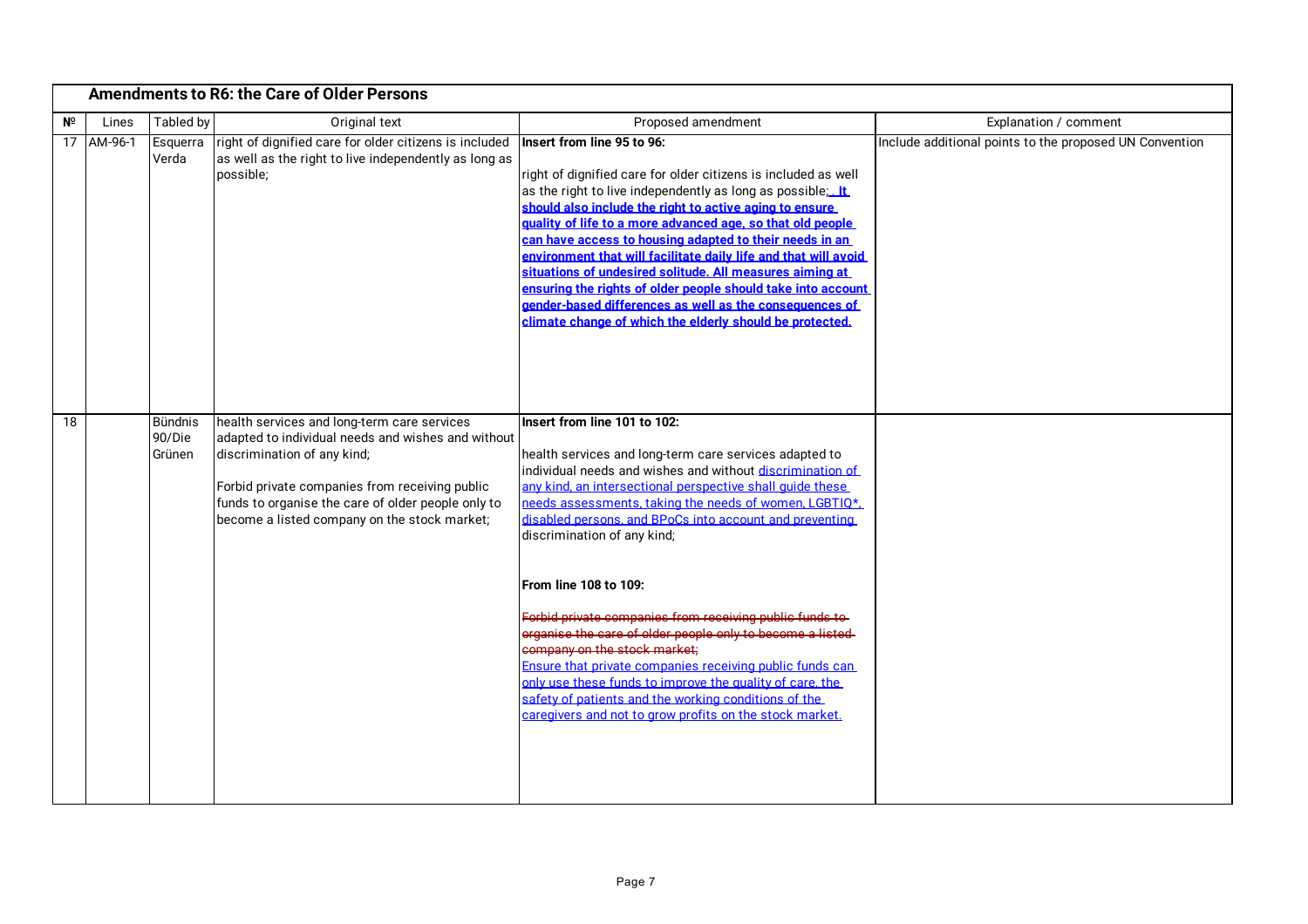|    | <b>Amendments to R6: the Care of Older Persons</b> |                       |                                                                                                                         |                                                                                                                                                                                                                                                                                                                                                                                                                                                        |                                            |  |  |
|----|----------------------------------------------------|-----------------------|-------------------------------------------------------------------------------------------------------------------------|--------------------------------------------------------------------------------------------------------------------------------------------------------------------------------------------------------------------------------------------------------------------------------------------------------------------------------------------------------------------------------------------------------------------------------------------------------|--------------------------------------------|--|--|
| Nº | Lines                                              | Tabled by             | Original text                                                                                                           | Proposed amendment                                                                                                                                                                                                                                                                                                                                                                                                                                     | Explanation / comment                      |  |  |
|    | 19 AM-105-1                                        | Vihreät -<br>De Gröna | formalisation of the role and status of informal<br>caregivers;                                                         | Insert after line 105:<br>The quality and education of home carers and nursing<br>personnel must rise in general:                                                                                                                                                                                                                                                                                                                                      | Amendment prepared originally by the ENGS. |  |  |
|    | 20 AM-105-2 Vihreät -                              | De Gröna              | formalisation of the role and status of informal<br>caregivers;                                                         | Insert after line 105:<br>Design a European strategy whereby public authorities make<br>the transition to a better modulated intersectional<br>integration of housing concepts for older people in the urban<br>environment and public space. This should also be climate<br>proof:                                                                                                                                                                    | Amendment originally prepared by the ENGS. |  |  |
|    | 21 AM-106-1 Vihreät -                              | De Gröna              | Ensure the granting of care credits for both men<br>and women, so that they can assume care tasks on<br>an equal basis; | From line 106 to 107:<br>Ensure the granting of care credits for both men and-<br>womenpeople of all genders, so that they can assume care<br>tasks on an equal basis;                                                                                                                                                                                                                                                                                 | No reason to have gender binary here.      |  |  |
|    | 22 AM-106-2 Esquerra                               | Verda                 | Ensure the granting of care credits for both men<br>and women, so that they can assume care tasks on<br>an equal basis; | From line 106 to 107:<br>Ensure, Caretakers should not only have access to training<br>and supervision, but also to professional and emotional<br>support to help them deal with the granting of stress derived<br>from the intense care credits for both men and women,<br>situations in which they may find themselves. Preventing<br>irregular recruitment of caretakers is also a priorityso that<br>they can assume care tasks on an equal basis; | reframe it more structurally               |  |  |